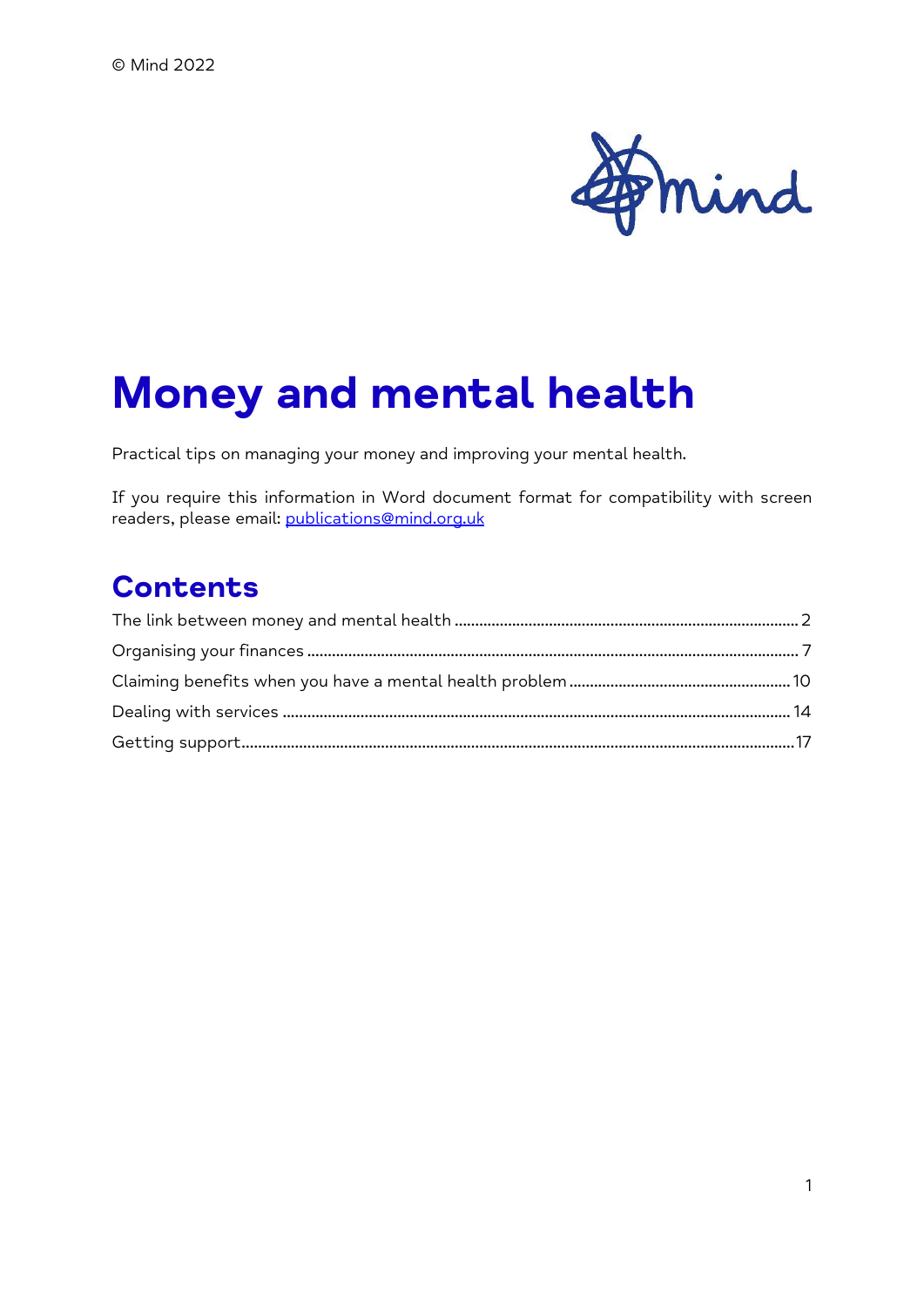# The link between money and mental health

Learning how mental health and money are connected might help if you're struggling. Sorting things out might feel like an overwhelming task. And lots of things may be out of your control. But try taking things one step at a time.

#### Coronavirus and money worries

The coronavirus pandemic is causing financial worries for many people. If you are experiencing money worries, this information may help:

- Our page of coronavirus useful contacts lists places to find support.
- The Money Advice Service has information about what you're entitled to during coronavirus.

## Mental health can affect the way you deal with money

These are some common ways your mental health can affect the way you deal with money:

- If you're feeling low or depressed, you may lack motivation to manage your finances. It might not feel worth trying.
- Spending may give you a brief high, so you might **overspend** to feel better.
- You might make impulsive financial decisions when you're experiencing mania or hypomania.
- If your mental health affects your ability to work or study, this might reduce your income.
- You might avoid doing things to stay on top of your money, like opening bills or checking your bank account. You might try to avoid thinking about money completely.
- Having a mental health problem might affect your *insurance*, so you end up paying more.

#### Money and bipolar disorder

"I didn't answer the phone and I wouldn't open the post, and debt after debt stacked up."

Read Dan's story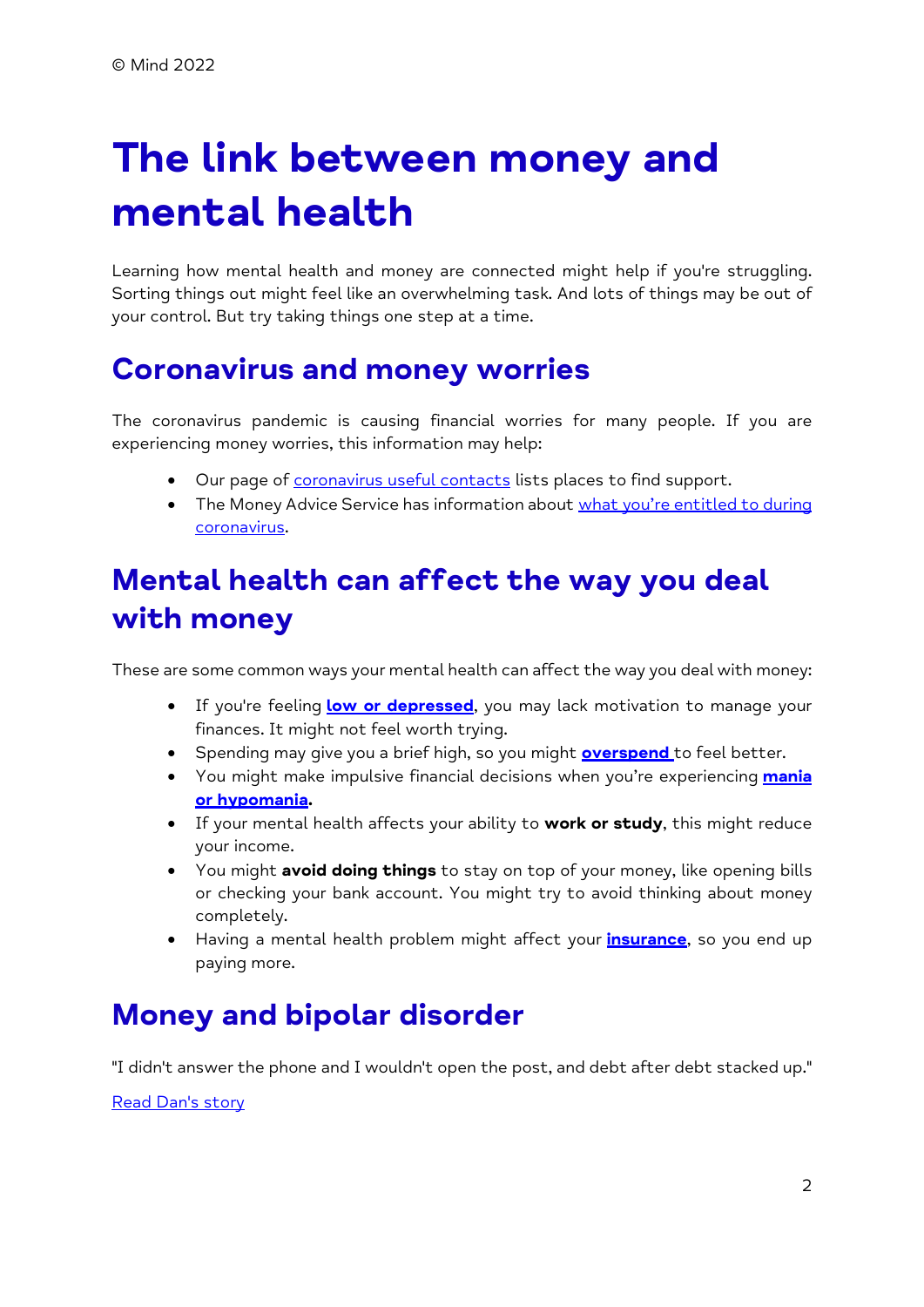## Money problems can affect your mental health

These are some common ways money can affect your mental health:

- Certain situations might trigger feelings of **anxiety and panic**, like opening envelopes or attending a benefits assessment.
- Worrying about money can lead to sleep problems.
- You might not be able to afford the things you need to stay well. This might be housing, food, water, heating, or treatments like medication and therapy. See our information on what to do if you can't afford the things you need.
- Money problems can affect your social life and relationships. You might feel lonely or isolated, or like you can't afford to do the things you want to.

"When I veered from my plans, even by buying something small, I tended to feel overwhelmingly guilty and ashamed."

#### Feelings associated with money

Thinking about money can be emotional, and you might have different feelings about money. These are some common feelings you might have:

- You might feel guilty for spending money, even if you know you can afford it. Or, you might feel guilty for seeking support, even if you know you need it.
- You might be **afraid** of looking at your bank balance or speaking to the bank.
- You might feel **ashamed** for needing support. It's important to remember that everyone has the right to feel well, and the right to essentials like food and housing. Getting financial support is a good way of making sure you have the things you need.
- You might feel **stressed**, for example if you're under a lot of pressure to support yourself and others. Or, trying to navigate the benefits system may feel stressful.
- You might feel **tired or worn down**, especially if you've been struggling with money problems for a long time.
- If you've experienced **financial abuse** in the past, this might affect how you feel about money now.

Getting to know the feelings and emotions you have around money might help you to spot patterns in your behaviour, and feel more in control.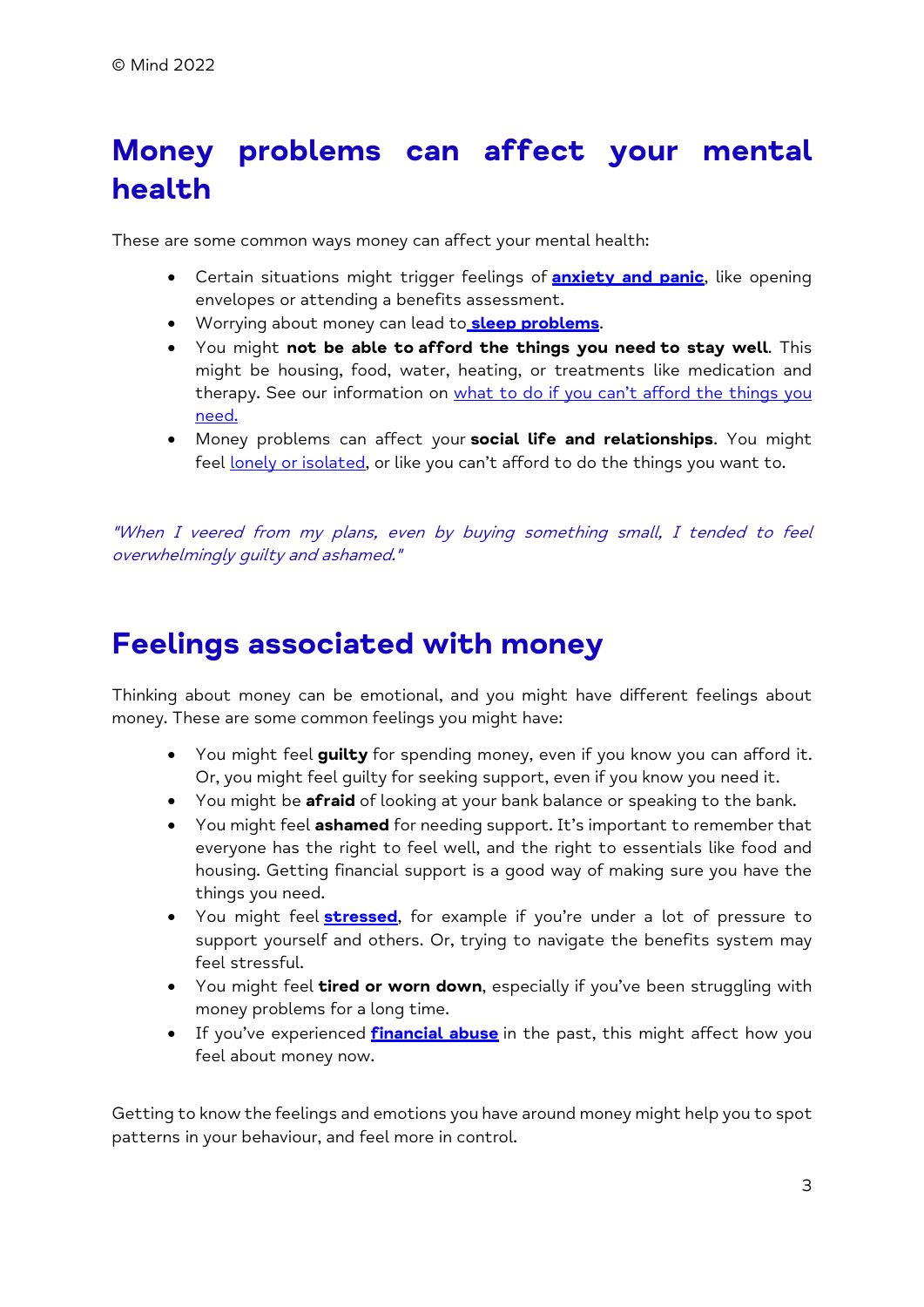#### Get to know your money and mood patterns

You might find it helpful to take some time to think about how you feel about money and why. For example, if you've struggled with money in the past or didn't have much money growing up, this might affect the way you feel about money now. You could try answering these questions:

- Are there certain times when you're more likely to spend money?
- Are there certain times when you're more likely to save money?
- How does it feel when you spend money?
- Do you feel differently when you're spending and saving?
- What are the emotions and feelings you think of, when you think about money?
- Which aspects of dealing with money make your mental health worse? For example, it could be things like attending appointments, opening envelopes, confrontation, or being misunderstood.

It might help to keep a diary of your spending and your mood, to record what you spend and why. You could record how you were feeling before and afterwards too.

Once you've done this, you might start to feel like you understand your habits and patterns around money a bit more. Knowing these could help you plan ahead for difficult times. See our information on planning ahead with your money.

"I didn't realise the impact my mental health had on my ability to manage money, or the impact poor money management had on my mental health."

#### Overspending when you're unwell

When you're unwell, you might spend more money than you want to, or more than you can afford. Overspending can happen for different reasons, such as:

- You might spend to make yourself feel better. Some people describe this as feeling like a temporary high.
- If you experience symptoms like **mania or hypomania**, you might spend more money or make impulsive financial decisions.
- You might have an addiction or dependency which makes you spend money. For example, if you are addicted to gambling.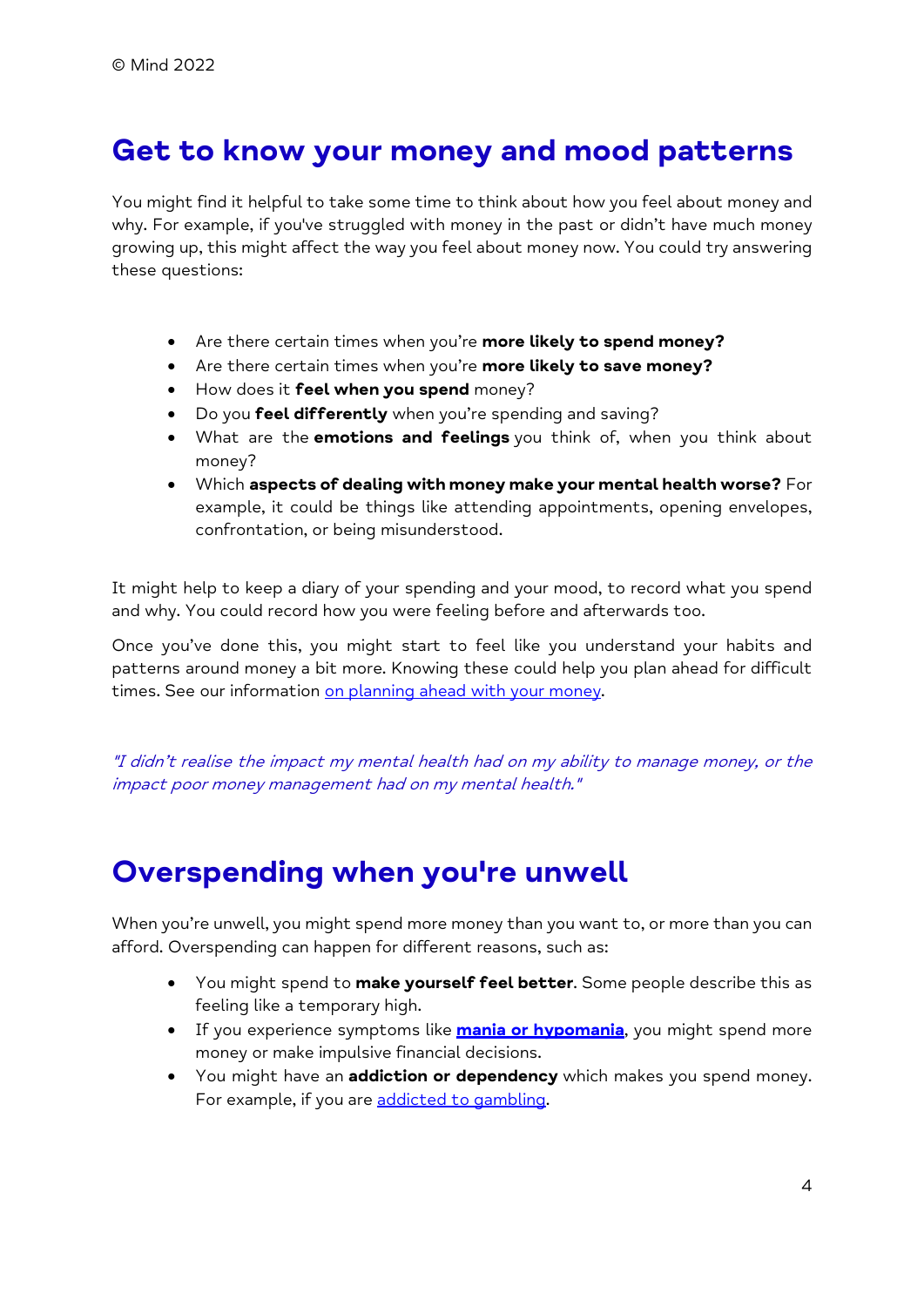"I would treat myself to whatever little pleasures I wanted. This would feel great in the moment, but I would wake up the next day with intense feelings of guilt, shame and annoyance."

Here are some tips that might stop you from overspending:

- **Tell someone you trust** about the warning signs you might be overspending, or signs you're struggling with your mental health.
- **Give your cards to someone you trust** or put them somewhere difficult to access.
- **Don't save your card details** into websites.
- Delete apps where you usually overspend, or apps which encourage you to spend.
- If you get tempted by adverts on social media, limit how much time you spend on it.
- Find ways to delay purchasing. You could tell yourself, "I will buy this tomorrow if I still feel like it then". You could take photographs of the things you want or write them down in a wish list.
- **Distract yourself** with something else that makes you feel good.
- **Consider telling your bank** that you have a mental health problem. They may be able to add a note to your file to look out for unusual spending. See our information on telling your bank you have a mental health problem.
- Some people find it helpful to avoid credit cards completely.

### Spending money to make me feel better got me into debt - Step Change helped me out

"Spending money became therapy..."

Read David's story

#### Gambling and addiction

Gambling can become an addiction. If you're worried about gambling, there are things you can do:

- Contact your bank. Some banks offer gambling blocks that let you turn off gambling transactions on your bank cards.
- Use GAMSTOP's free gambling restriction service. This service stops you from being able to go on gambling websites or apps for a length of time which you can choose.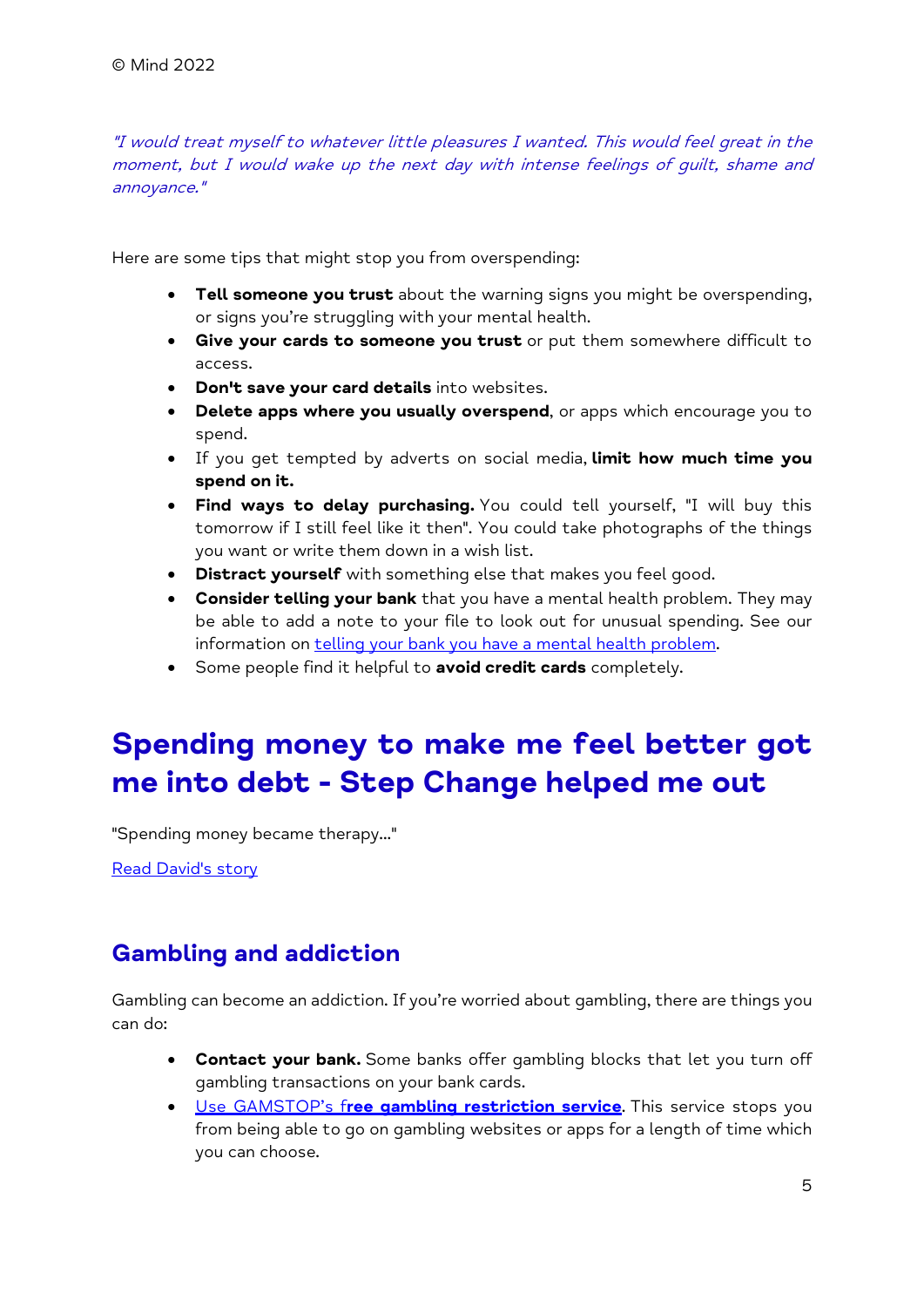- Join a support group for people who want to stop gambling, like Gamblers Anonymous.
- **Get treatment** from the **National Problem Gambling Clinic.**
- **Speak to someone who understands** what you're going through. You could try calling the GamCare 24–hour helpline.

"Being able to tell someone I trust helps. If things are bad, my Ma holds onto my cards."

#### Financial abuse

If someone stops you from having access to money, this could be financial abuse. If someone uses money as a way of controlling you, this is another sign of financial abuse.

Financial abuse can affect your physical and mental health, as well as the way you feel about money. If you're being abused, it's not your fault. Help is out there.

Money Helper has more information about financial abuse, including where to get help.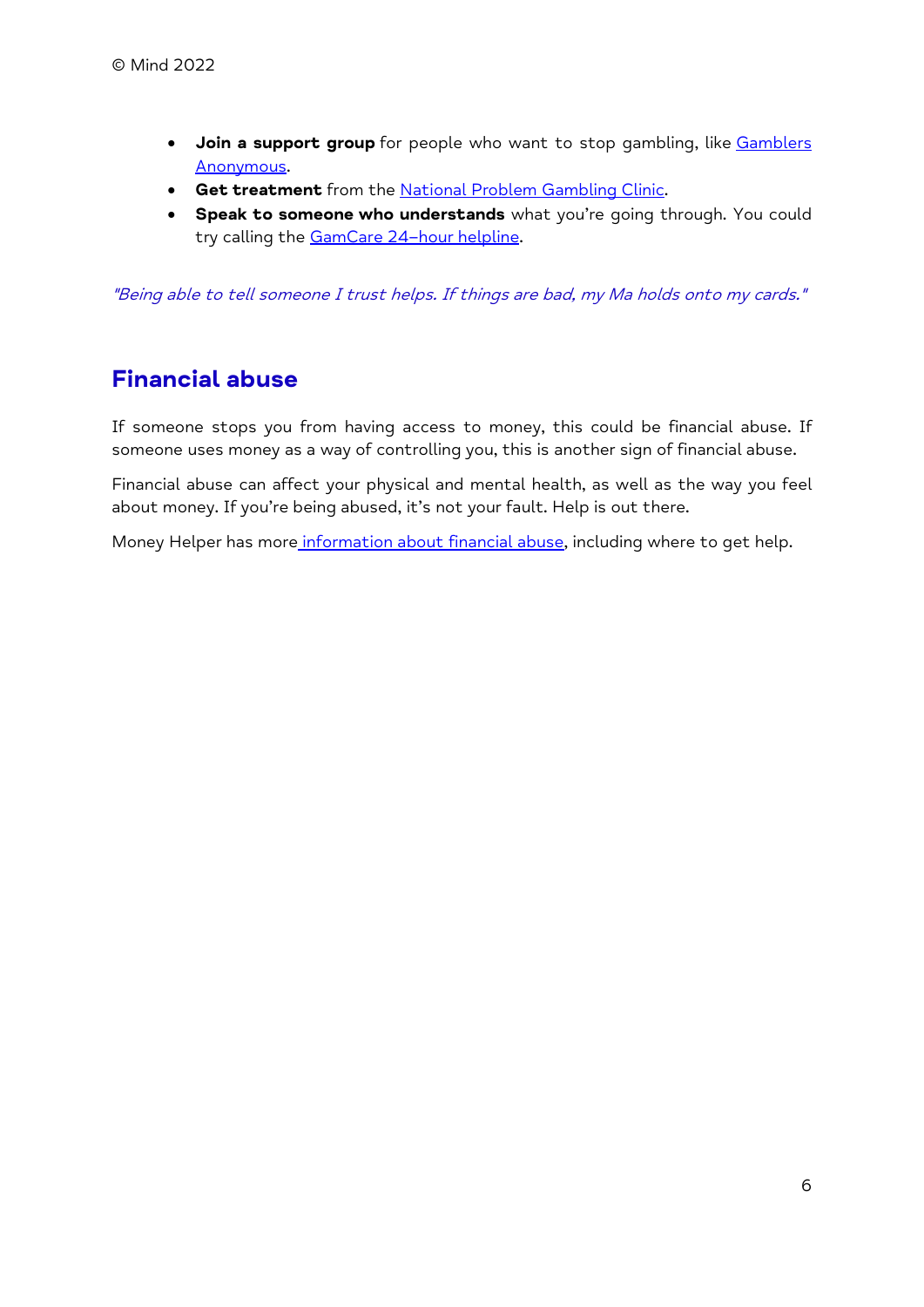# Organising your finances

There are things you can do to help you feel more in control of your money. The tips in this resource are to help you get started.

## Tips for organising your finances

These are some tips you could try to help organise your money:

- Make sure you're **claiming any extra money or support** you're entitled to.
- Put all your important documents in one place so you can find them easily. This could be letters, bank statements, payslips, bills and receipts.
- Check your bank balance at a regular, set time so you know what you're spending your money on and how much you have left.
- Build money tasks into your daily or weekly routine. You could allocate a set amount of regular time to think about any tasks you need to do around money, for example paying bills. You could plan a relaxing activity for after you've finished. You could start by using this money and mental health toolkit from the Mental Health and Money Advice website.
- Make a plan for ways to distract yourself, if you notice changes in your mood that might affect your spending.
- If possible, use cash instead of cards. Take out only the amount of money you can afford to spend, for example for a weekly shop.
- Create a budget. The Money Helper website has budgeting advice for people who are self-employed, on a zero hour contract, or claiming Universal Credit.
- Make a list of all the essential things you need to spend money on every month. This could be things like rent or mortgage payments, energy bills, phone bills and food shops. The Mental Health and Money Advice website has a free budget planner which might help.
- Manage your debts if you can afford to. You could set up a standing order to pay off your debts each month. Or you could use an online debt tool. Use this free debt tool from StepChange.
- If you're struggling to pay off your debts, get debt advice. You might find it helpful to contact one of these debt organisations.
- If you're struggling to pay off your debts, you could ask for a break from paying interest on your debts. This is possible under a Government scheme called breathing space. The National Debtline website has more information about the breathing space scheme.
- Use bank accounts which allow you to put money aside in separate pots. This can stop you spending the money you need for rent or bills. Money Saving Expert has more information about different banking apps.
- Set up direct debits for your bills and other reqular payments so they don't pile up. See our information on what to do if you can't afford to pay bills.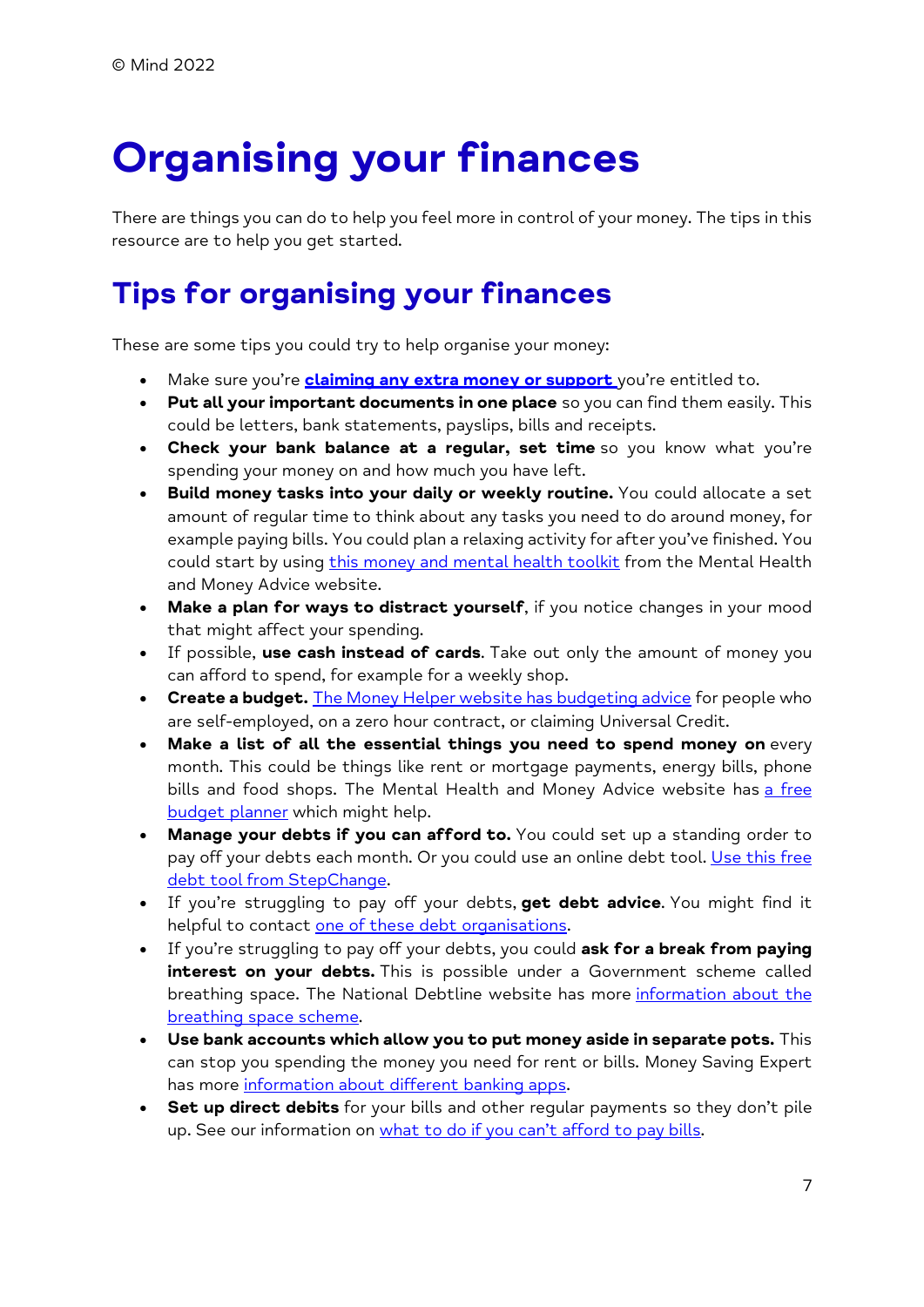### Managing money and being kind to yourself

"I must have made hundreds of budgets in my life."

Read Siobhan's story

#### If you can't afford bills or food

If you can't afford the things you need, help is out there. Remember, everyone has the right to essentials like food and housing. If you need support, the following things can help:

- Claim **benefits** to help with your living costs.
- Use a local **foodbank**.
- **Community Fridges** offer free food and most of the time you don't need a foodbank voucher to use them.
- Find out if you should be getting **social care.**
- If you're on a low income and need to adapt your home because of a disability, you can apply for a **Disabled Facilities Grant.**
- Speak to your energy supplier. Most energy suppliers have schemes for people who are struggling to pay their bills.
- The disability charity Scope runs an **energy advice service** where they can give you advice on managing energy bills and switching suppliers.
- Ofgem has information about **getting help if you can't afford your energy bills.**
- Some councils have a local assistance scheme. You can apply to this scheme if you're on a low income and need help with an emergency cost you can't afford.
- Money Helper has a **tool on its website** which **helps you to prioritise your bills** and payments. It works like this - you pick the bills or payments you're struggling with, and the tool puts these bills into a priority order. The tool then lists the steps you can take to help make these payments more manageable.

"I was embarrassed of how others would see me if they thought I was financially unstable. Don't be ashamed. In society, we aren't well educated in money management."

#### Plan ahead in case you become more unwell

It can be helpful to make a plan for what will happen to your money if you become more unwell. For example, if you have to go into hospital or if you need someone else to make money decisions for you. Having a plan might help you to feel more secure and in control. Here are some things you could do to plan ahead: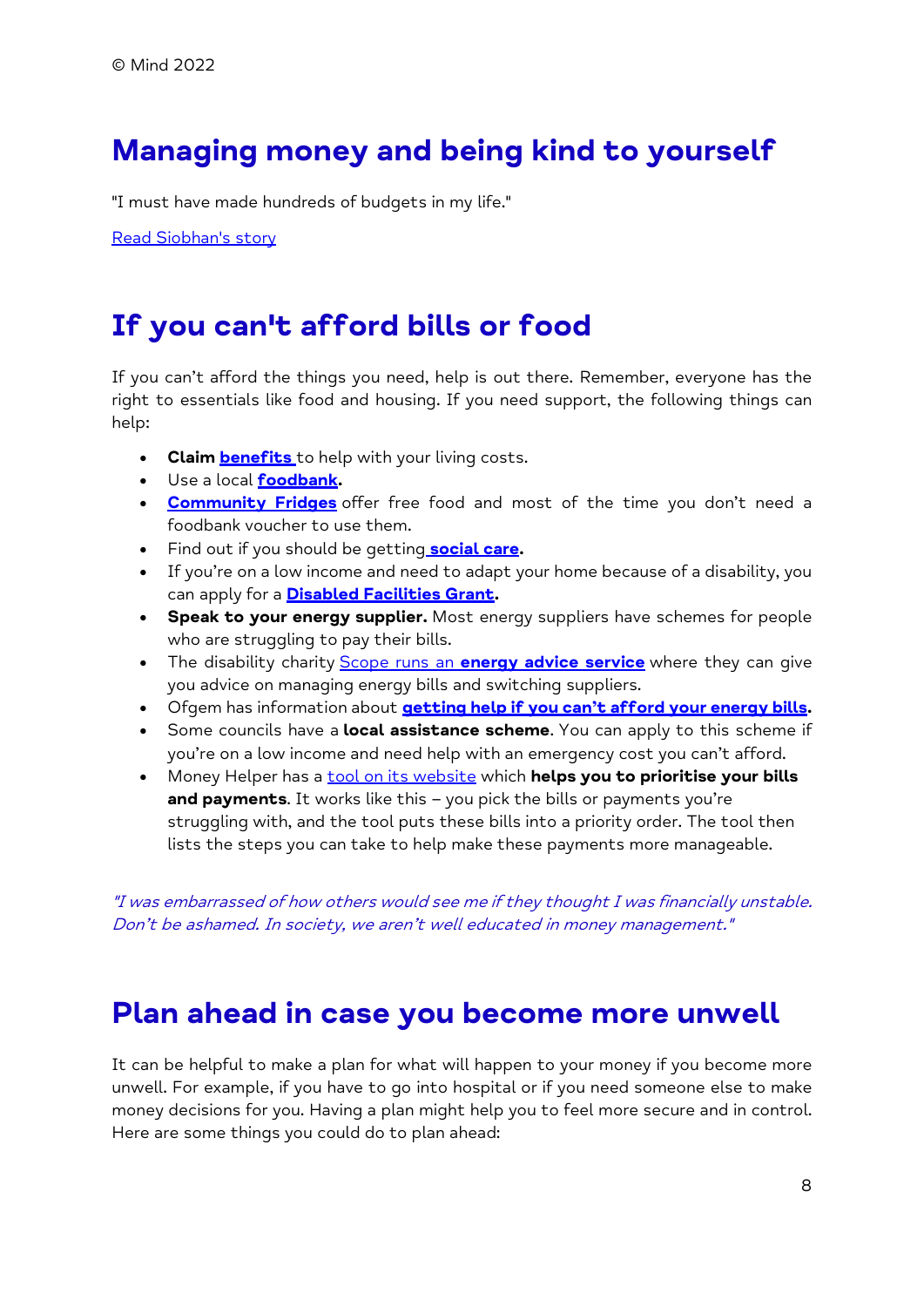- Budget and savings calculators can help keep your spending on track. Or they could help you save in case something happens in the future, such as needing to go into hospital. Use one of these calculators from the Money Helper website.
- You can give legal control of your money to someone else, in case you become unable to make decisions in the future. This is known as **a lasting power of** attorney.
- Make a list of all the essential things you spend money on every month. This could be things like rent or mortgage payments, energy bills, phone bills, and food shops. Also make a list of any benefits or grants you're receiving.
- Rethink Mental Illness has a factsheet on **managing your money if you go into** hospital.

"I have been thinking about where I could save money. Looking ahead to when my outgoings would drop helped me focus on a possible future."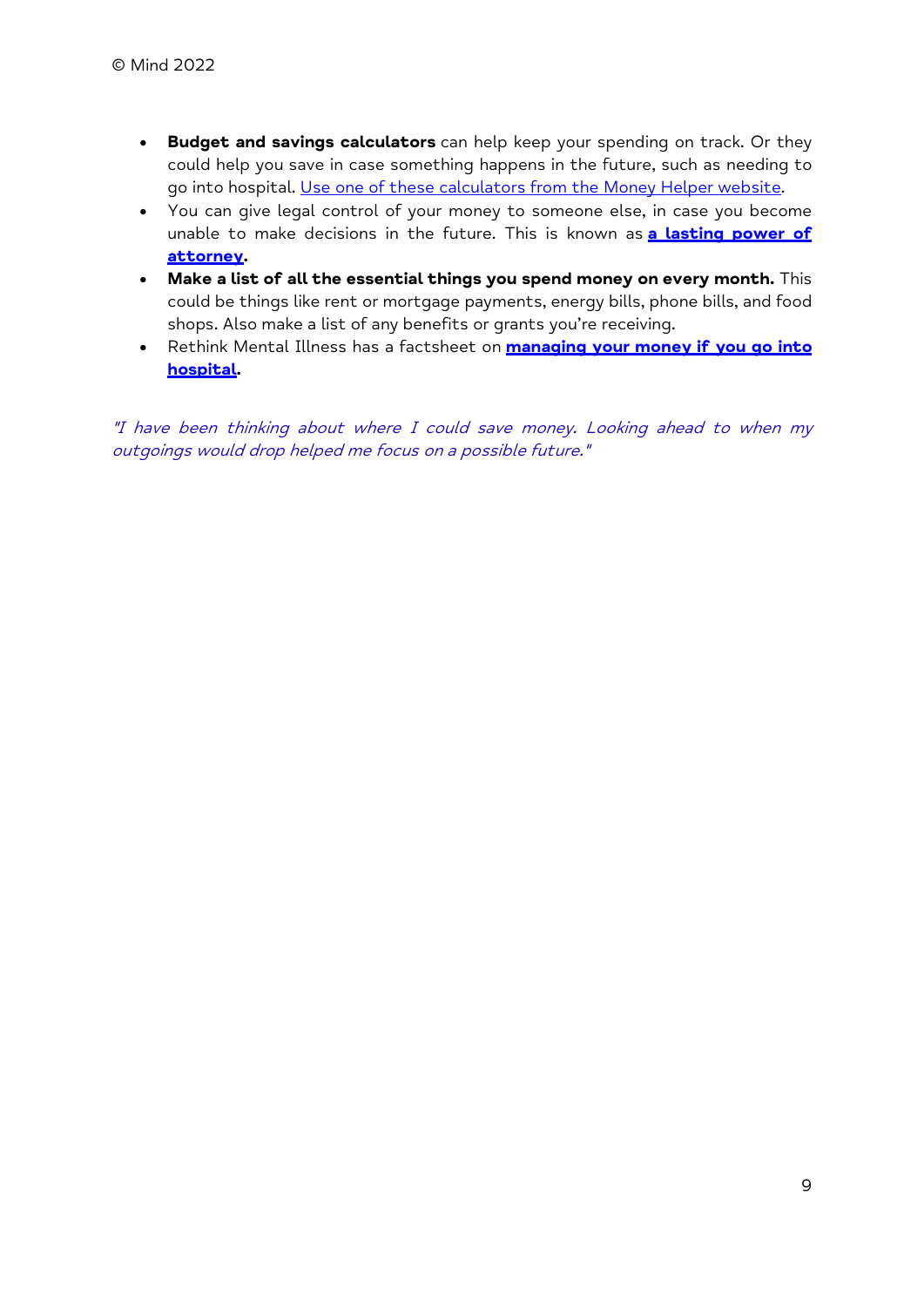# Claiming benefits when you have a mental health problem

We know it's hard to access benefits. Often the media, or other people's views, makes it feel like there's a stigma attached to benefits. Some people have misconceptions about why we need benefits, and what they're used for.

For many of us with mental health problems, it can feel like the whole benefits system isn't designed to meet our needs.

But it's important to know that benefits are there to support you. You have a right to claim them if you're struggling to manage or just need that bit extra.

And even though the system is hard to navigate, there are lots of places where you can get support and information to help you with your claim. The information in this resource might help get you started.

"It's OK to claim benefits and to spend money on yourself. Never be afraid to seek advice or help."

#### Which benefits could I claim?

You may be able to access several benefits if you have a mental health problem. Benefits can help you pay for day-to-day costs, like food, rent and childcare. And you can claim some benefits even if you're working. Find out which benefits you could claim by:

- Speaking to your local Mind. Some Local Minds provide advice and advocacy services.
- Reading **this list of benefits you could claim** if you have a mental health problem.
- Using a **benefits calculator**. Lots of places have benefits calculators which tell you what benefits you could be claiming and how much you might receive.

#### What's the benefits process like?

Laura, Paul and Hameed applied for benefits when they were struggling with their mental health. Watch this video, where they talk about what made them apply, what the process was like, and what they wish they'd known before applying.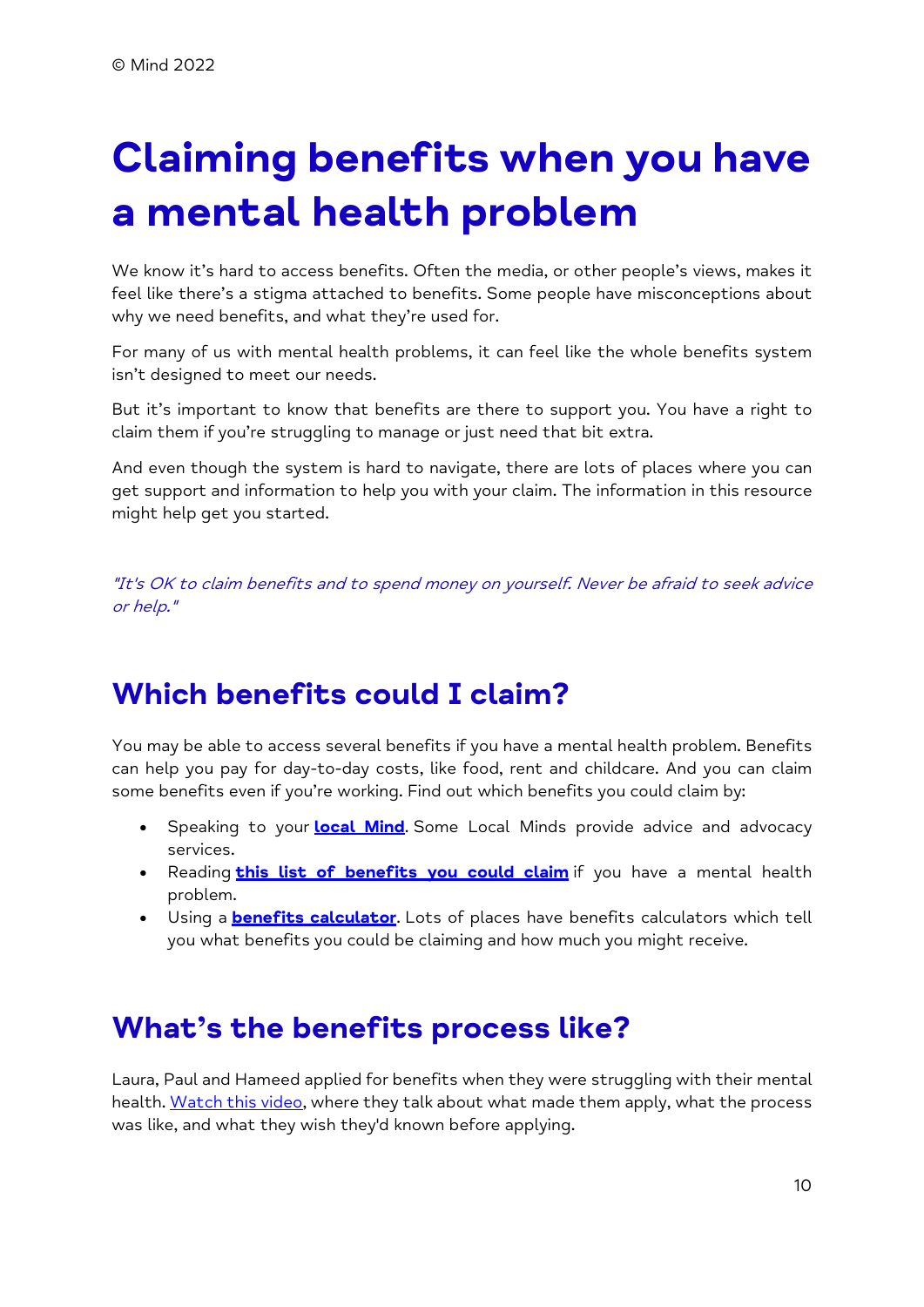## Moving to Universal Credit from other benefits

Universal Credit is gradually replacing these benefits:

- Housing benefit
- Income Support
- Income-based Jobseekers Allowance (JSA)
- Income-related Employment and Support Allowance (ESA)
- Child Tax Credit
- Working Tax Credit

To move over to Universal Credit, the Department of Work and Pensions (DWP) may get in touch with you to ask you to make a claim for Universal Credit – this is a process known as **managed migration.** You don't have to apply for Universal Credit until the DWP asks you to.

The Mental Health and Money Advice website has information on moving over to Universal Credit, including how the move will affect your other benefits.

### A fairer benefits system?

We at Mind think the benefits system should work better for people with mental health problems.

Campaign with us

#### Filling in benefits forms

For most benefits, you'll have to fill in a form before you're able to receive any money.

This can be daunting, and it might be hard to know where to start. Here are some tips for filling in forms:

- If the form is in a format you find difficult, see if you can fill it out another way. For example, you can get some forms in larger text, sent as hard copies in the post, or you can complete some over the phone.
- Check the deadline for when you need to return the form, and put the date somewhere you will remember. If you need more time, contact the Department of Work and Pensions (DWP) as soon as you can to let them know you need extra time.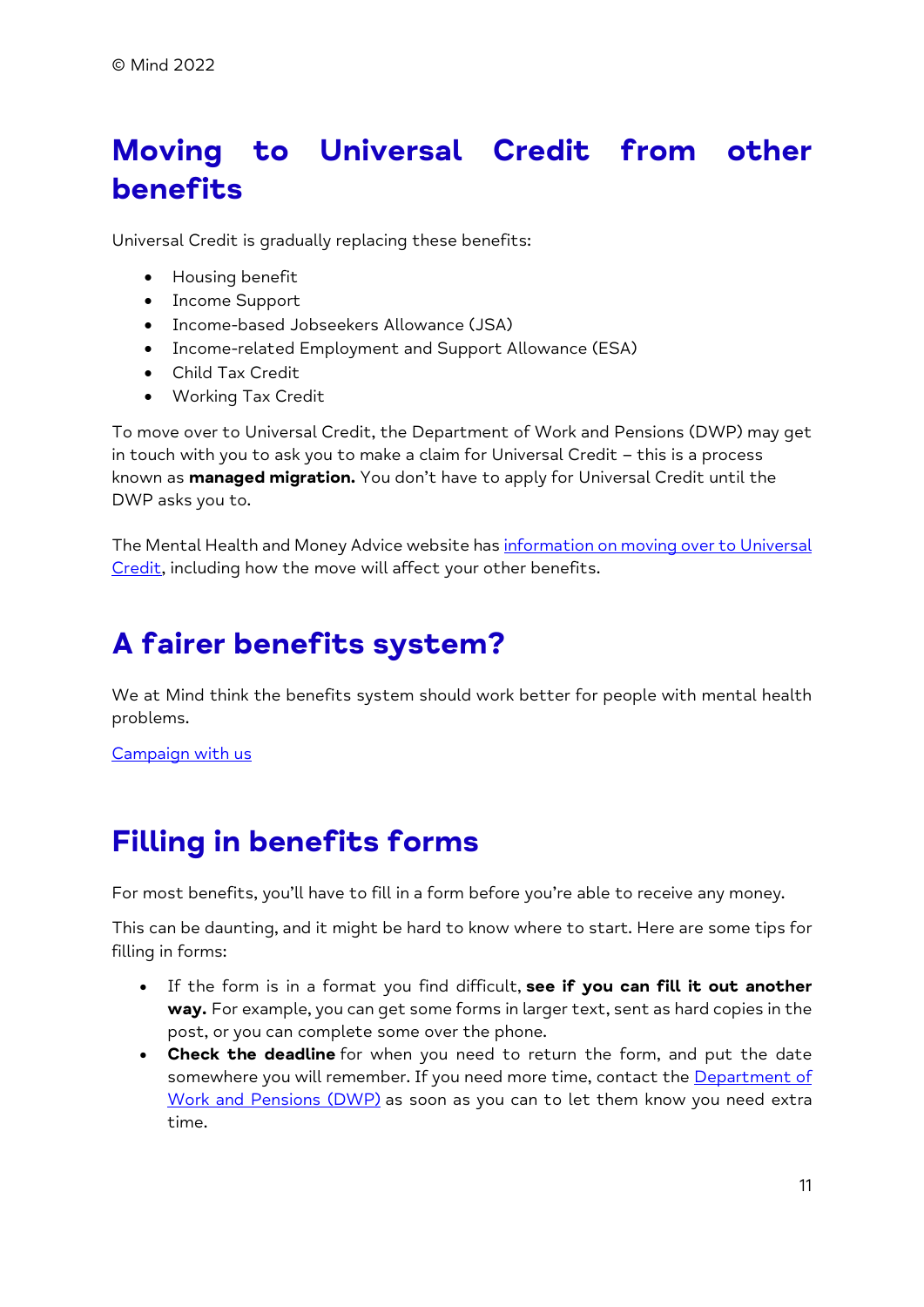- If you can, find a relaxing space to complete the form. Take reqular breaks, as it can feel upsetting to write the information down. Try to do something nice for yourself once you've finished.
- Take time to read through the form and make sure you understand the questions before filling it out. Read over your answers again when you have completed it.
- Ask a family member or friend to help you complete the form.
- Some forms will ask for evidence of your mental health problem. Evidence could be things like doctor's letters, prescriptions, statements from friends, family or co– workers, or photographs from around your home. It's helpful to check what evidence you need, and get copies. The Mental Health and Money Advice website has more information about the evidence you need to support a benefits claim.
- **Get help if you need it.** Charities like Citizens Advice and **Scope** can look over a draft for you, or they can help you write the entire form.

Find out how to fill in the form for:

- Universal Credit
- **•** Personal Independence Payment

"The application form is so stressful. I found it really difficult to navigate, so I went to the job centre and thankfully they helped me."

#### Benefits assessments

For some benefits, you'll have to go to an assessment to make sure you meet the criteria to receive that benefit.

You might be worried about the assessment, and that's understandable. Lots of people have told us it can be hard to know what to expect at the assessment, or know how to answer the questions.

Find out more about what happens at the assessment for:

- Universal Credit
- **•** Personal Independence Payment
- **Employment and Support Allowance**

See our information on how to manage stress and anxiety around assessments.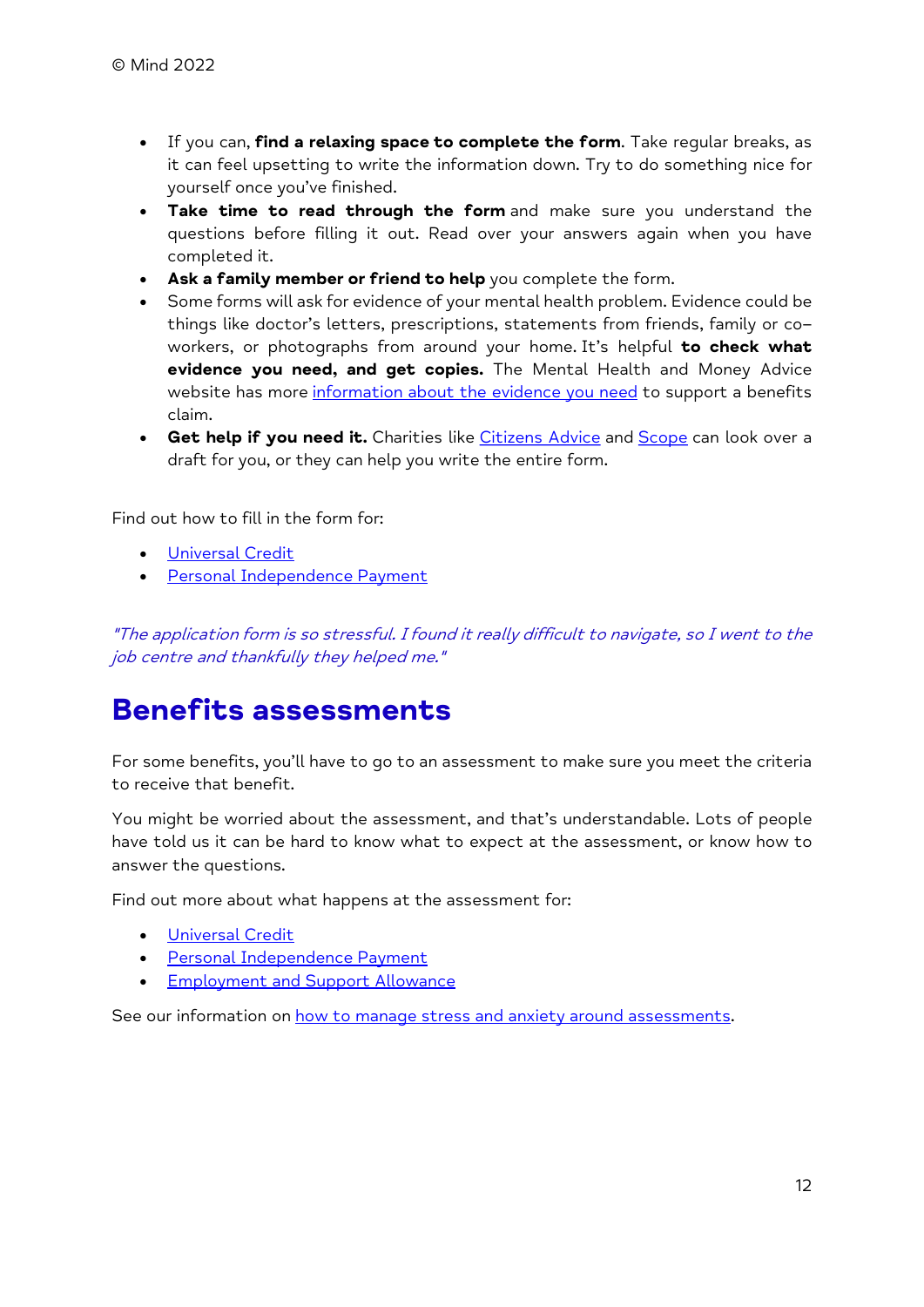# A breakdown, benefits, debt and brown envelopes

"The more I worried about money, the more unwell I got."

Read Lily's story

#### Appealing a benefits decision

You might have applied for benefits and been unsuccessful. This can be frustrating, especially if you're not sure why you weren't eligible.

However, you can appeal a decision if you think it was wrong. Even if it feels off–putting, or you're worried about being turned down for a second time, it can still be worth trying. Remember, it's completely within your rights to appeal a decision you think is wrong.

The Mental Health and Money Advice website has more information on how to appeal a benefits decision.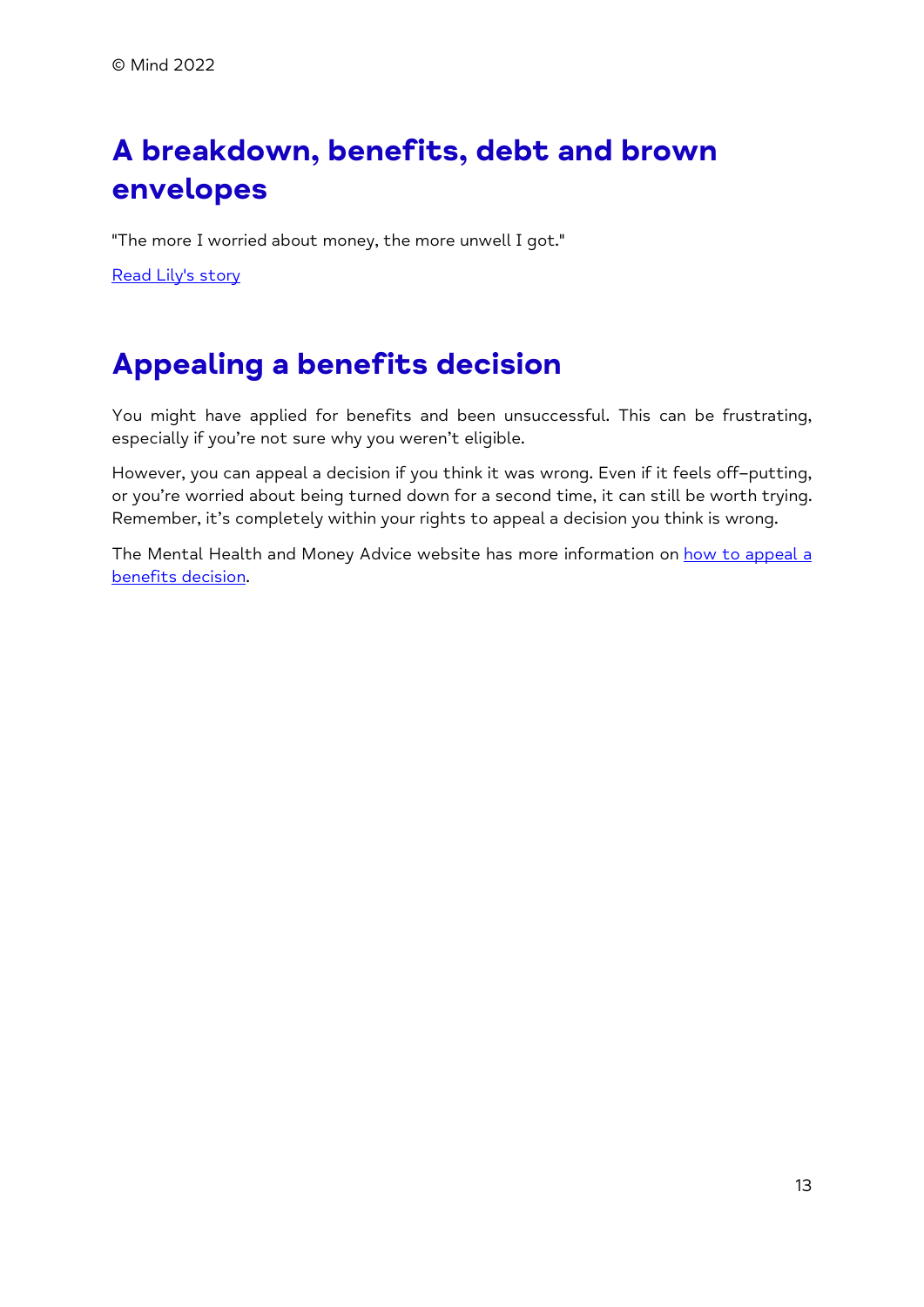# Dealing with services when you have a mental health problem

We all have to deal with different services – whether that's a bank, energy provider, or a phone company.

You might decide to tell the service you're dealing with that you have a mental health problem. This is up to you, and it's important to think carefully about the decision. If you tell them, it might help them to be more understanding and give you any extra support you need. But you might also be worried about how you will be treated.

### Telling a service about your mental health problem

If you do decide to tell a service that you have a mental health problem, there are some things you should consider:

- Think about how much you want them to know. You don't have to tell them everything. Maybe you just want them to know how your mental health affects your ability to pay bills, open letters or speak on the phone.
- Some services have a specialist team or staff member who deals with vulnerable customers. Ask to speak to them. Check the service's website – they might have information for vulnerable customers.
- Explain why you're telling them this information, and what you want them to use it for. For example, if you want them to tell you about limits they can put on your bank account.
- You could get a **Debt and Mental Health Evidence Form (DMHEF)** from your GP. This helps to make sure that debt companies take your mental health problems into account.
- Make sure you know your rights. There are laws in place to make sure your personal information is protected, including information about a mental health problem. There are also laws to make sure services support you if you have a mental health problem. Rethink Mental Illness has information on how your personal information is protected.

See our information on the adjustments services have to make if you have a mental health problem.

"A big stressor for me is having to deal with major companies who get the bills wrong."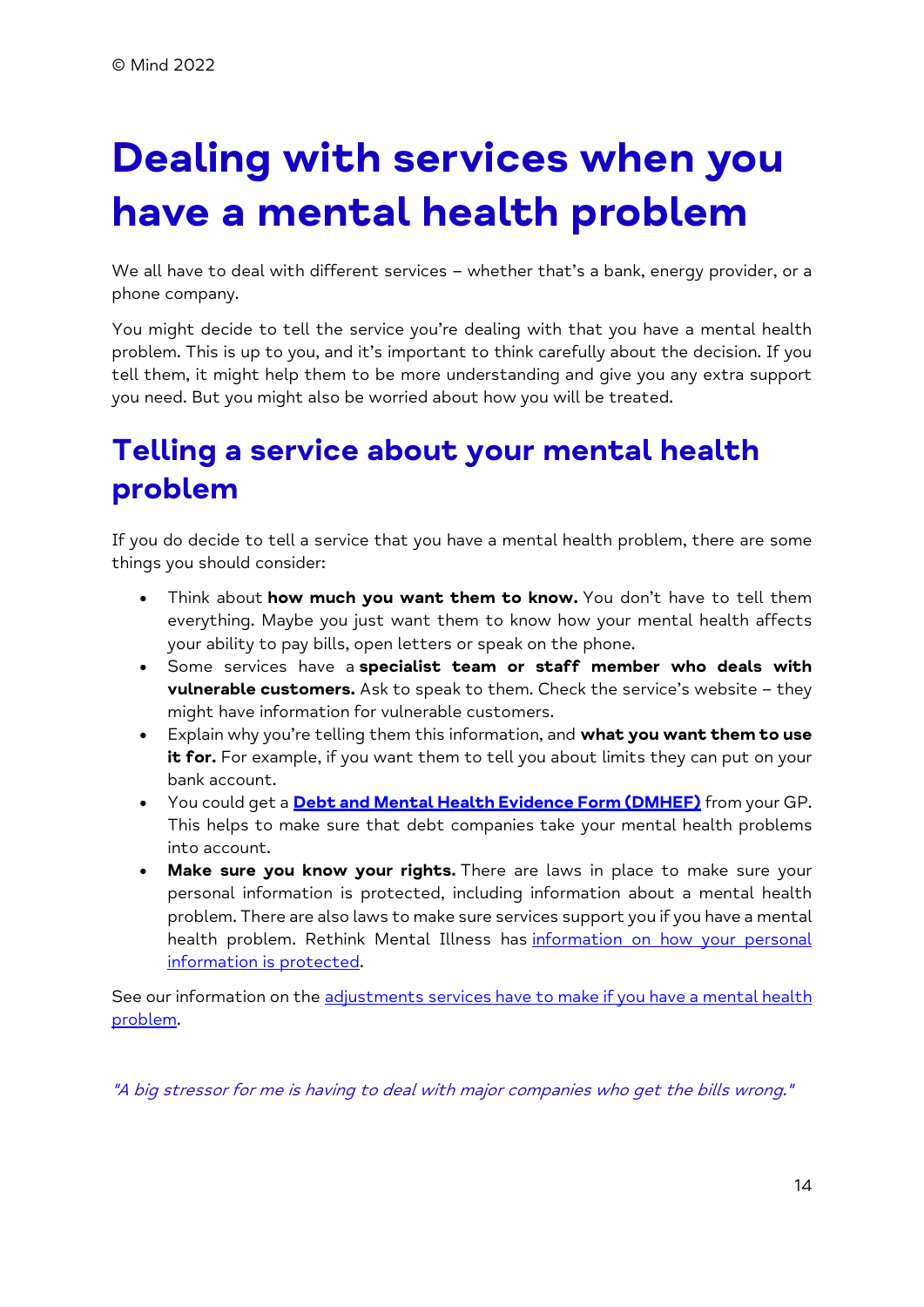## Managing stress and anxiety around bills, letters, appointments and phone calls

You might get anxious or stressed about making phone calls, dealing with bills or going to appointments. This is understandable. But there are things you can do which might make these easier.

#### Dealing with bills or letters

- Ask someone you trust to open your letters and bills for you. They can let you know which of them are important.
- Set a time for when you're going to open a bill or letter. You don't have to open them all at once – you can take it step by step.
- Consider Letting your bank know that you have a mental health problem, so they can make adjustments.

#### "When I sat down with my advocate to open bills, it took a lot of the worry away."

#### Appointments or assessments

- If you're travelling to an appointment, plan your journey beforehand. Leave extra time so you won't worry about getting lost.
- Think about asking a friend, family member or **advocate to be with you** for support, or to be available for a chat afterwards.
- Get in touch beforehand and ask what you can expect from the appointment.
- Make sure you understand what you're being told, and what you need to do next. If anything is unclear, ask them to repeat themselves until you understand.
- Afterwards, keep a note of everything you talked about. You can also ask the person at the appointment to send you a summary.

See our information on benefits assessments.

#### Phone calls

- If you feel uncomfortable talking on the phone, use services which allow you to manage your account online, or let you speak to someone using web chat.
- Make notes beforehand on everything you want to ask about. You could write down all the things you want to say, and prepare answers for any questions you might be asked.
- Collect all your paperwork together, like bills, letters and bank statements. If you find you're missing something while you're on the call, it's okay to ask the person to wait while you find it.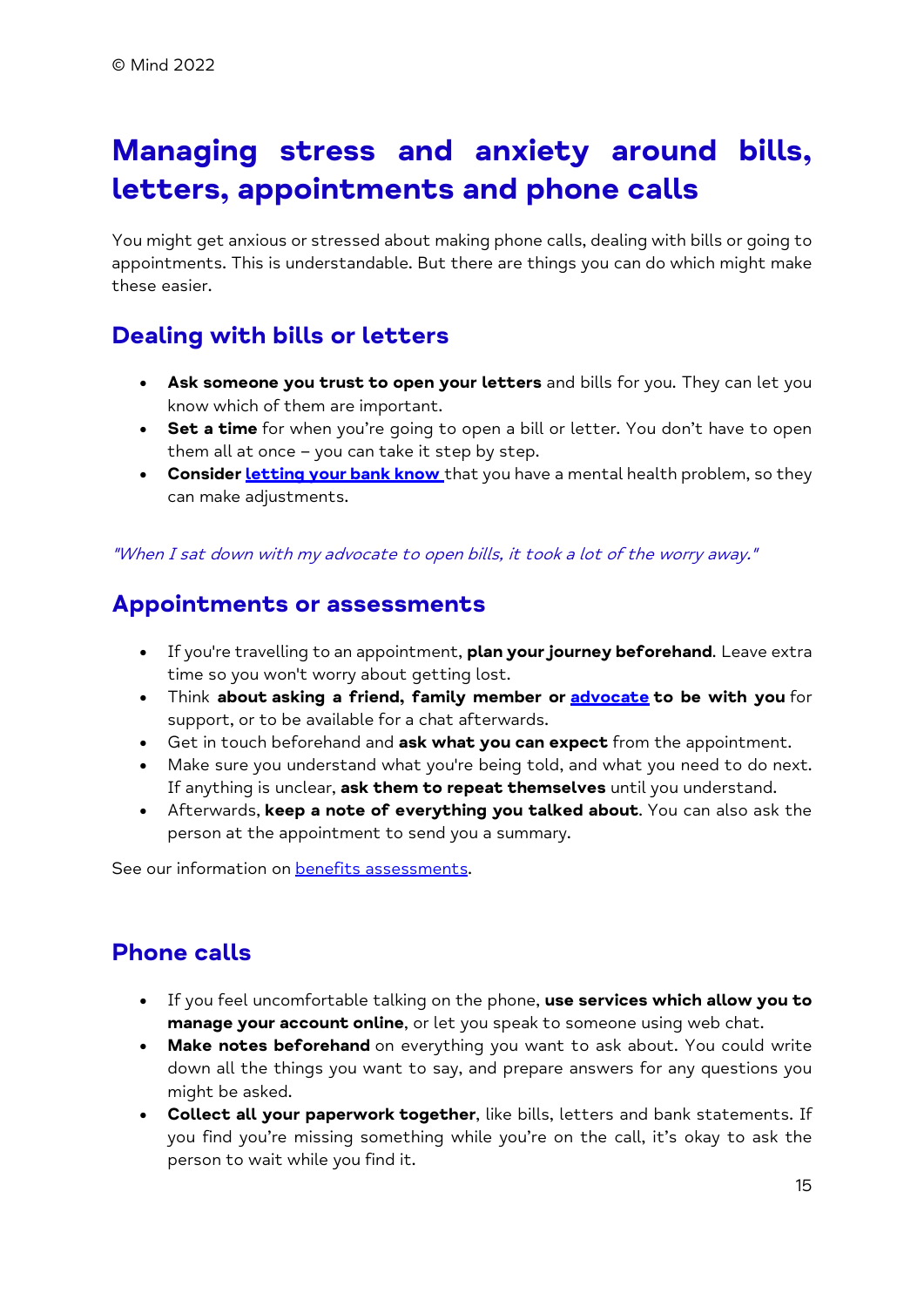- If you get stressed or anxious about being put on hold, you might find it helpful to plan an activity for while you're on hold. You could put the phone on loudspeaker, then do the dishes or read a book. You might feel too nervous or anxious to do this, and that's okay. You might find it helpful to try a relaxation exercise instead.
- Speak slowly, and **take your time**. If the person is impatient or doesn't listen to what you're telling them, don't be afraid to repeat yourself. Remember, you're allowed to ask questions and have your say. If you feel like you're being treated unfairly, see our information on complaining to a service.
- Afterwards, keep a note of everything you talked about. You can also ask the person on the phone to send you a summary.

#### What to do if a service treats you unfairly

No one should be treated badly because of their mental health. But sometimes this can happen, and it's important to know there is help out there if it does. Remember, if you've been treated badly because of your mental health, this is not your fault.

If a service does treat you unfairly because of your mental health, this could be discrimination. The best thing to do will depend on the type of discrimination you experienced and what exactly has happened.

Sometimes you'll be able to resolve the issue informally, by speaking to the service yourself. If you need to complain to your bank, building society or loan company, Money Helper has template letters you can use.

The service might also have a complaints procedure you can go through. The Ombudsman Services website has information on going through a complaints procedure.

If these don't work, you might have to take legal action.

#### Taking care of my money and mental health

"While at times it has felt uncomfortable sharing, doing so breaks down the façade. I have support in place to help me manage my finances and now feel confident to earn, save, spend, and budget for the first time in my life."

Read Emma's story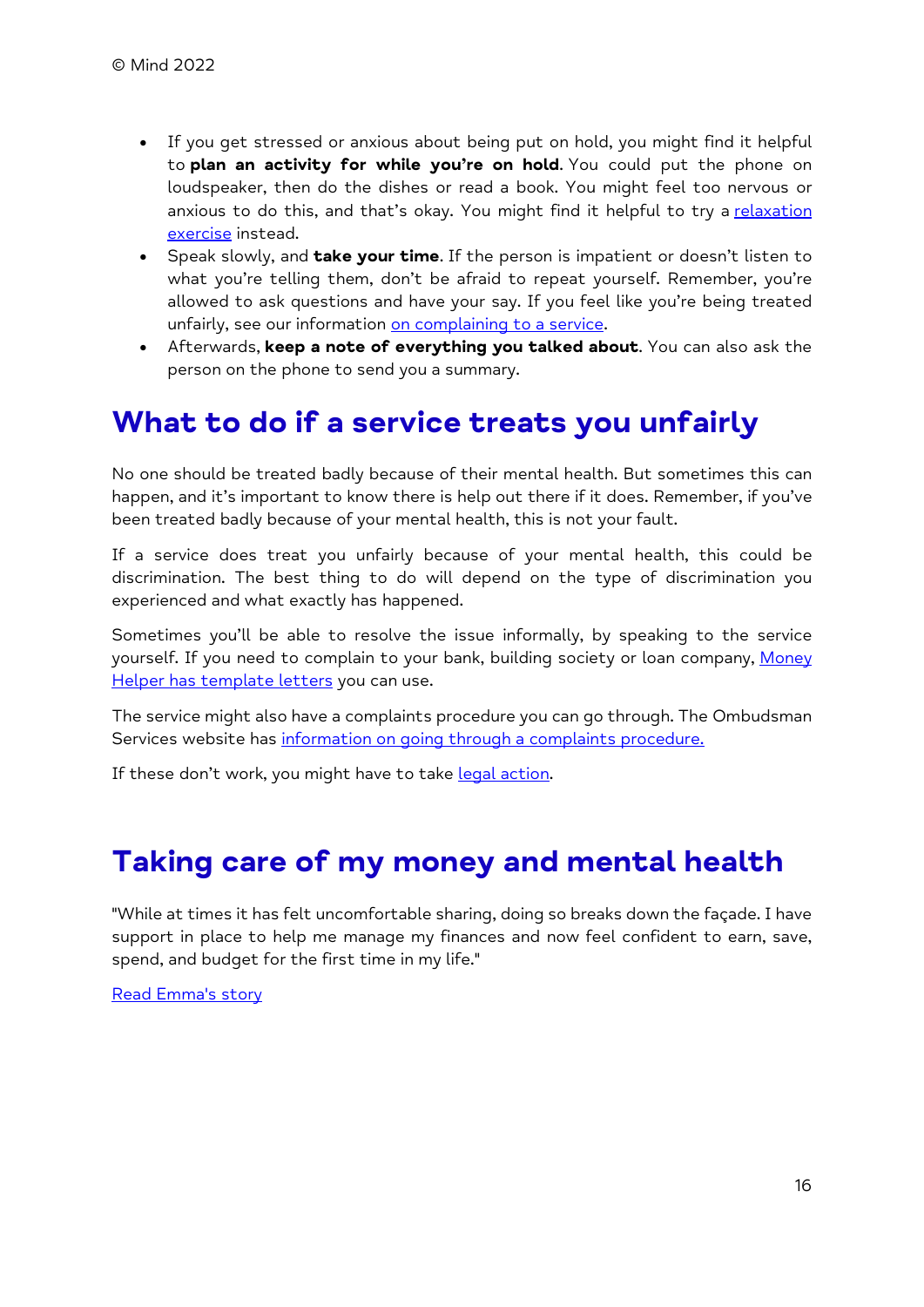# Getting support

It can feel hard to talk about money problems. And if you've had a bad experience in the past, you might feel as if there's no point trying again. But there are lots of places you could turn to. If you need support with money, your mental health, or both, you might find these suggestions helpful.

#### If you feel unable to keep yourself safe, it's a mental health emergency.

Get emergency advice

#### Mind's services

- Mind's helplines provide information and support by phone and email.
- Local Minds offer face-to-face services across England and Wales. These services include talking therapies, peer support and advocacy.
- **Side by Side** is our supportive online community for anyone experiencing a mental health problem.

#### Support for your mental health

- . Talk to a trusted friend or family member.
- Speak to a **support worker or health professional**, like your GP.
- Access **peer support**. This is when people use their own experiences to help each other.
- **Contact the Samaritans.** Money worries can make you feel trapped and hopeless. If you're finding it difficult to see a way forward, you can talk to Samaritans for free by calling 116 123.

"I have stopped setting unrealistic boundaries around my spending and being so judgemental towards myself when I spend money."

#### Support with debt

- Get advice if you're worried about loan sharks. Stop Loan Sharks provides information and support, and lets you report a suspected loan shark.
- If you need to send a letter to creditors, read these example letters from the National Debt Helpline.